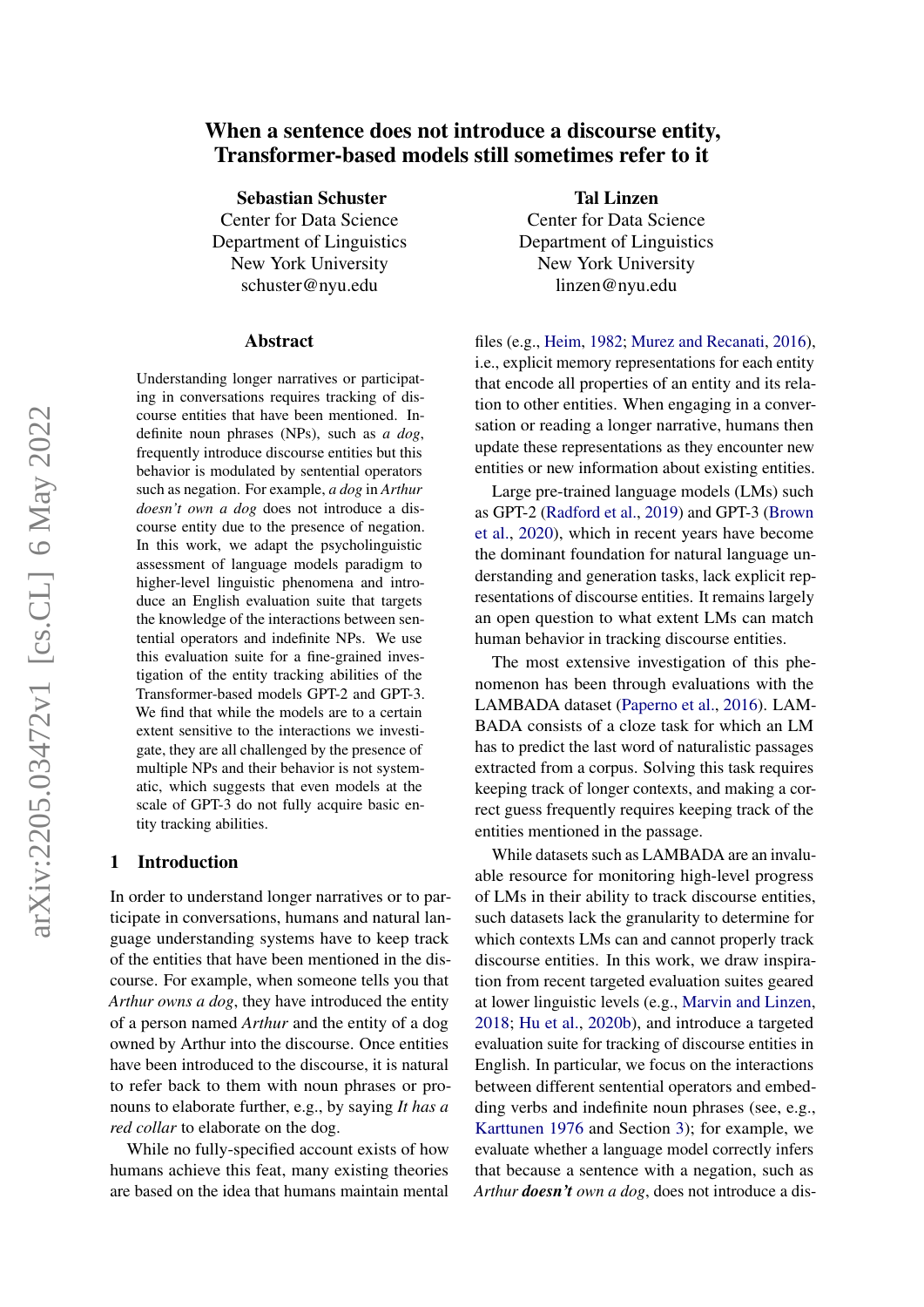course entity for a dog, further elaborations about such a non-existent dog should be pragmatically odd, and, as such, their probability should be low compared to matched controls.

To evaluate to what extent language models are sensitive to these interactions, we adapt the psycholinguistic assessment of language models paradigm [\(Futrell et al.,](#page-10-3) [2019\)](#page-10-3) for discourse entity tracking and discuss the methodological challenges that arise with using this paradigm for discourse phenomena. We introduce two expert-created evaluation suites and use them to evaluate GPT-2 and GPT-3 models. We find that while all the models we evaluated show some sensitivity to preceding context, they lack systematicity and are challenged when contexts contain multiple noun phrases.<sup>[1](#page-1-1)</sup>

### 2 Related Work

The majority of systematic evaluations of autoregressive and masked language models so far have focused on the level of syntax, targeting abilities such as subject-verb agreement (e.g., [Linzen et al.,](#page-10-4) [2016;](#page-10-4) [Marvin and Linzen,](#page-11-3) [2018;](#page-11-3) [Gulordava et al.,](#page-10-5) [2018;](#page-10-5) [Hu et al.,](#page-10-1) [2020b\)](#page-10-1), anaphora agreement and binding constraints (e.g., [Marvin and Linzen,](#page-11-3) [2018;](#page-11-3) [Futrell et al.,](#page-10-3) [2019;](#page-10-3) [Warstadt et al.,](#page-11-4) [2020;](#page-11-4) [Hu et al.,](#page-10-6) [2020a\)](#page-10-6), or filler-gap dependencies (e.g., [Wilcox](#page-11-5) [et al.,](#page-11-5) [2018;](#page-11-5) [Chowdhury and Zamparelli,](#page-9-1) [2018;](#page-9-1) [Da Costa and Chaves,](#page-10-7) [2020\)](#page-10-7). At higher linguistic levels, [Ettinger](#page-10-8) [\(2020\)](#page-10-8) compared BERT's [\(Devlin](#page-10-9) [et al.,](#page-10-9) [2019\)](#page-10-9) behavior on sentences with negation to data from neurolinguistic experiments with humans; [Pandia and Ettinger](#page-11-6) [\(2021\)](#page-11-6) investigated to what extent pre-trained language models can extract relevant information from the preceding context, both in the presence and in the absence of distractors; and [Pandia et al.](#page-11-7) [\(2021\)](#page-11-7) investigated whether language models can predict connectives (e.g., *but*) for two given sentences.

More closely related to our work, in the domain of discourse and reference, [Upadhye et al.](#page-11-8) [\(2020\)](#page-11-8) investigated whether GPT-2 and Transformer-XL [\(Dai et al.,](#page-10-10) [2019\)](#page-10-10) exhibit similar referential biases in their continuations as humans, i.e., they asked whether models provided with a sentence with two referents are biased similarly as humans when choosing the referent for the next sentence. [Kim](#page-10-11) [et al.](#page-10-11) [\(2019\)](#page-10-11) used an acceptability judgment task to determine whether contextual LMs correctly distinguish between definite and indefinite noun phrases.

[Sorodoc et al.](#page-11-9) [\(2020\)](#page-11-9) and [Tenney et al.](#page-11-10) [\(2019\)](#page-11-10) used probing methods to investigate whether representations of LSTM- and Transfomer-based models contain information about coreference, which also provides some indication of entity tracking abilities. Further, [Clark et al.](#page-9-2) [\(2019\)](#page-9-2) investigated to what extent attention weights of BERT indicate coreference. These studies found that all evaluated representations contain some information about coreference but not consistently for all entities.

### <span id="page-1-0"></span>3 Background

English indefinite noun phrases (NPs) of the form *a NOUN* interact with the context in complex ways (see, e.g., [Karttunen,](#page-10-2) [1976;](#page-10-2) [Webber,](#page-11-11) [1979;](#page-11-11) [Heim,](#page-10-0) [1982,](#page-10-0) for more extensive discussions of this phenomenon). In affirmative statements, the indefinite NP generally introduces a new entity to the discourse. However, several sentential operators and clause-embedding verbs modulate this behavior. For example, consider the following contrast between an affirmative and a negated sentence, where # indicates a pragmatically odd continuation:

- <span id="page-1-2"></span>(1) a. Arthur owns a dog and it follows him everywhere he goes.
	- b. Arthur doesn't own a dog and # it follows him everywhere he goes.

While in the affirmative sentence, the indefinite NP introduces a novel discourse entity, the negation in [\(1b\)](#page-1-2) prevents the NP from introducing a new entity. In [\(1b\)](#page-1-2), it is therefore pragmatically odd to refer back to *a dog* with the pronoun *it*.

The implicative *manage to* and the negative implicative *fail to* in [\(2a](#page-1-3)-b) give rise to a similar contrast: The NP under *manage to* introduces a discourse entity, the NP under *fail to* does not.

- <span id="page-1-3"></span>(2) a. Sue managed to write a book. It was a real page-turner.
	- b. Sue failed to write a book. # It was a real page-turner.

Indefinite NPs embedded under the factive *know* and the non-factive *doubt* introduce and fail to introduce a discourse entity, respectively:

- (3) a. I know that Michael baked a cake. It was delicious.
	- b. I doubt that Michael baked a cake. # It was delicious.

<span id="page-1-1"></span><sup>&</sup>lt;sup>1</sup>Our evaluation suites along with the results from human experiments and all code for model evaluation is available at [https://github.com/sebschu/](https://github.com/sebschu/discourse-entity-lm) [discourse-entity-lm](https://github.com/sebschu/discourse-entity-lm).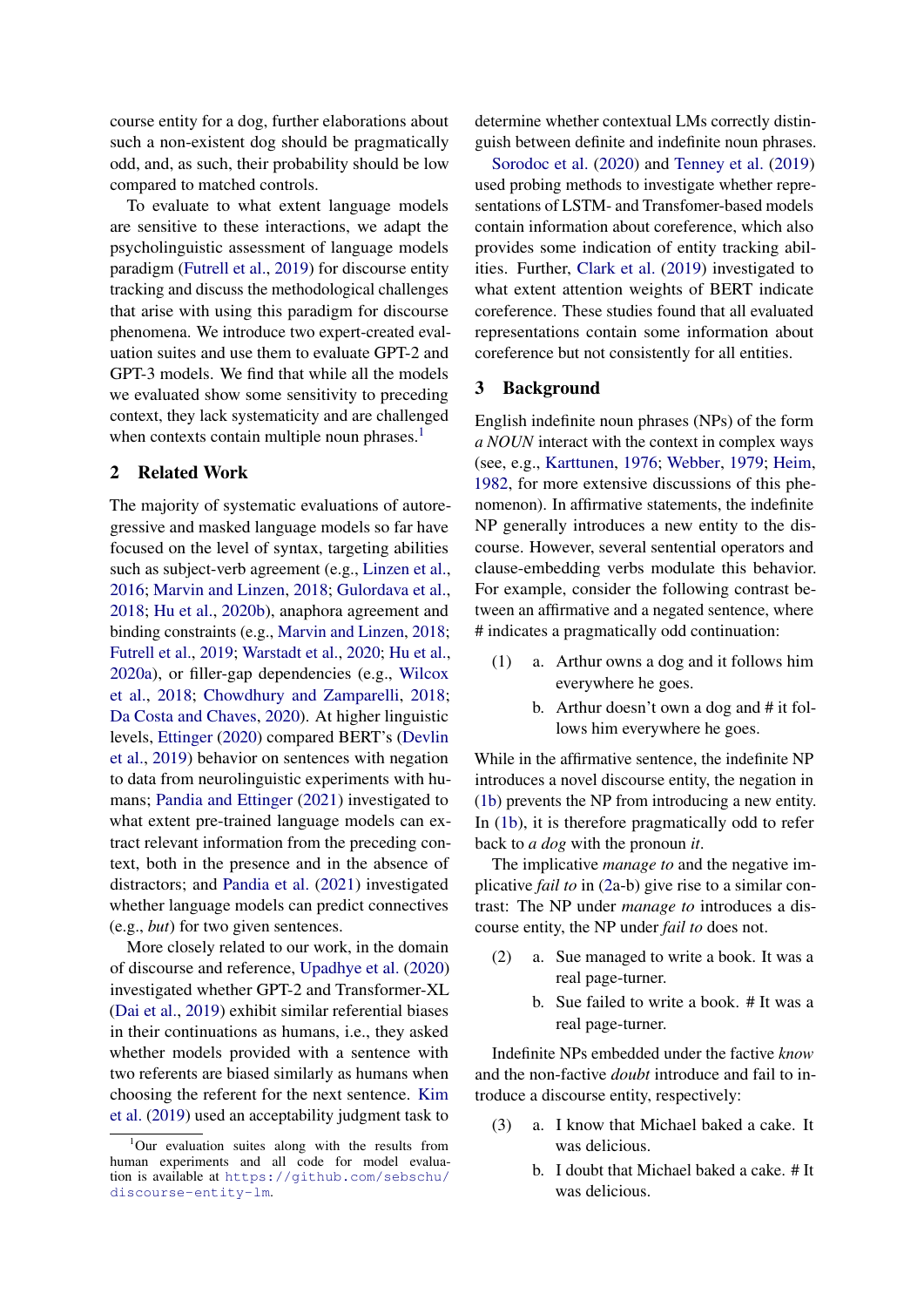Lastly, modals such as *want* also block the introduction of a discourse entity, as shown in [\(4\)](#page-2-0):

- <span id="page-2-0"></span>(4) a. Mary got a pet rat and it is very loud at night.
	- b. Mary wants to get a pet rat and # it is very loud at night.

While these patterns generally hold, there are exceptions to these rules. For example, in the first sentence in [\(5\)](#page-2-1), which could be paraphrased as [\(6\)](#page-2-2), the indefinite scopes over the negation and therefore it is okay to refer back to the mistake.

- <span id="page-2-1"></span>(5) Mary didn't find a (specific) mistake. It was in the footnote.
- <span id="page-2-2"></span>(6) There was a (specific) mistake which Mary did not find. It was in the footnote.

However, without additional context, listeners generally do not infer these so-called specific interpretations of sentences with an indefinite NP, so like [Karttunen](#page-10-2) [\(1976\)](#page-10-2), we will largely ignore these cases throughout the remainder of this paper.

### 4 Experiments

To what extent are GPT-2 and GPT-3 sensitive to the contrasts that we presented in Section [3?](#page-1-0) To investigate this question, we adapted the methodology commonly used for syntactic evaluation of language models (e.g., [Futrell et al.,](#page-10-3) [2019\)](#page-10-3) and created minimal pairs of contexts that differ in whether they introduce a discourse entity or not. In Experiment 1, we focus on contexts with a single indefinite NP, and in Experiment 2, we focus on sentences with multiple indefinite NPs.

### <span id="page-2-8"></span>4.1 Experiment 1

Methodology If a language model is sensitive to contexts that differ in whether a discourse entity is introduced or not, we expect the probability of continuations that refer back to the noun phrase in the previous context to be higher when a discourse entity has been introduced than when it has not. Thus, if we have a pair of sentences, such as

(7) a.  $C_{ref}$ : John owns a dog. b.  $C_{nonref}$ : John doesn't own a dog.

and a referential continuation, $2$  such as

### <span id="page-2-5"></span>(8)  $R$ : It has a red collar.

then we expect that

$$
P(R \mid C_{ref}) > P(R \mid C_{nonref}).
$$

However, directly comparing these probabilities may be problematic given that  $P(X \mid C_{ref})$  and  $P(X \mid C_{nonref})$  are different probability distributions. In theory it could be, for example, that  $P(X \mid C_{ref})$  assigns a very high probability to exactly one continuation and therefore its entropy is lower than the entropy of  $P(X \mid C_{nonref})$ . In this case, it could be that the inequality above does not hold despite the fact that continuations that refer back to the noun phrase in the previous context are ranked higher in the affirmative than in the negated case. To overcome this issue, we make use of a non-referential control continuation, such as N:

<span id="page-2-6"></span>(9) N: It is not a big deal.

This continuation no longer refers back to a noun phrase and is therefore a valid continuation for both contexts. Instead of using the inequality above, we thus compare the relative probabilities of the referential and the control continuations:

<span id="page-2-7"></span>
$$
\frac{P(R \mid C_{ref})}{P(R \mid C_{ref}) + P(N \mid C_{ref})}
$$
(1)  
> 
$$
\frac{P(R \mid C_{nonref})}{P(R \mid C_{nonref}) + P(N \mid C_{nonref})}
$$

These relative probabilities are less sensitive to the entropy of the distribution: If there is a highly likely continuation (that is neither the referential nor the control continuation) for one context but not the other, the model should still assign relatively less probability mass to the referential continuation compared to the control continuation.

Models We evaluate two autoregressive language models,<sup>[3](#page-2-4)</sup> GPT-2 and GPT-3. GPT-2 models were trained on the WebText corpus which contains an estimated 8 billion tokens; GPT-3 models were trained on about 500 billion tokens. For GPT-2,

<span id="page-2-3"></span> $2$ The psycholinguistic assessment of language models paradigm generally focuses on the probability of individual words rather than sequences to evaluate syntactic phenomena. However, considering that the coreference of *it* (or other ref-

erential expressions) is modulated by an entire sentence or clause (see the contrast between [\(8\)](#page-2-5) and [\(9\)](#page-2-6), which both contain the pronoun *it*), we compare probabilities of sequences.

<span id="page-2-4"></span><sup>&</sup>lt;sup>3</sup>We selected these autoregressive models instead of masked language models (MLMs) such as BERT [\(Devlin](#page-10-9) [et al.,](#page-10-9) [2019\)](#page-10-9) because they are more frequently used to generate texts, and discourse abilities such as entity tracking tend to play a more crucial role in generating text than in classification or span extraction tasks for which MLMs are more frequently used.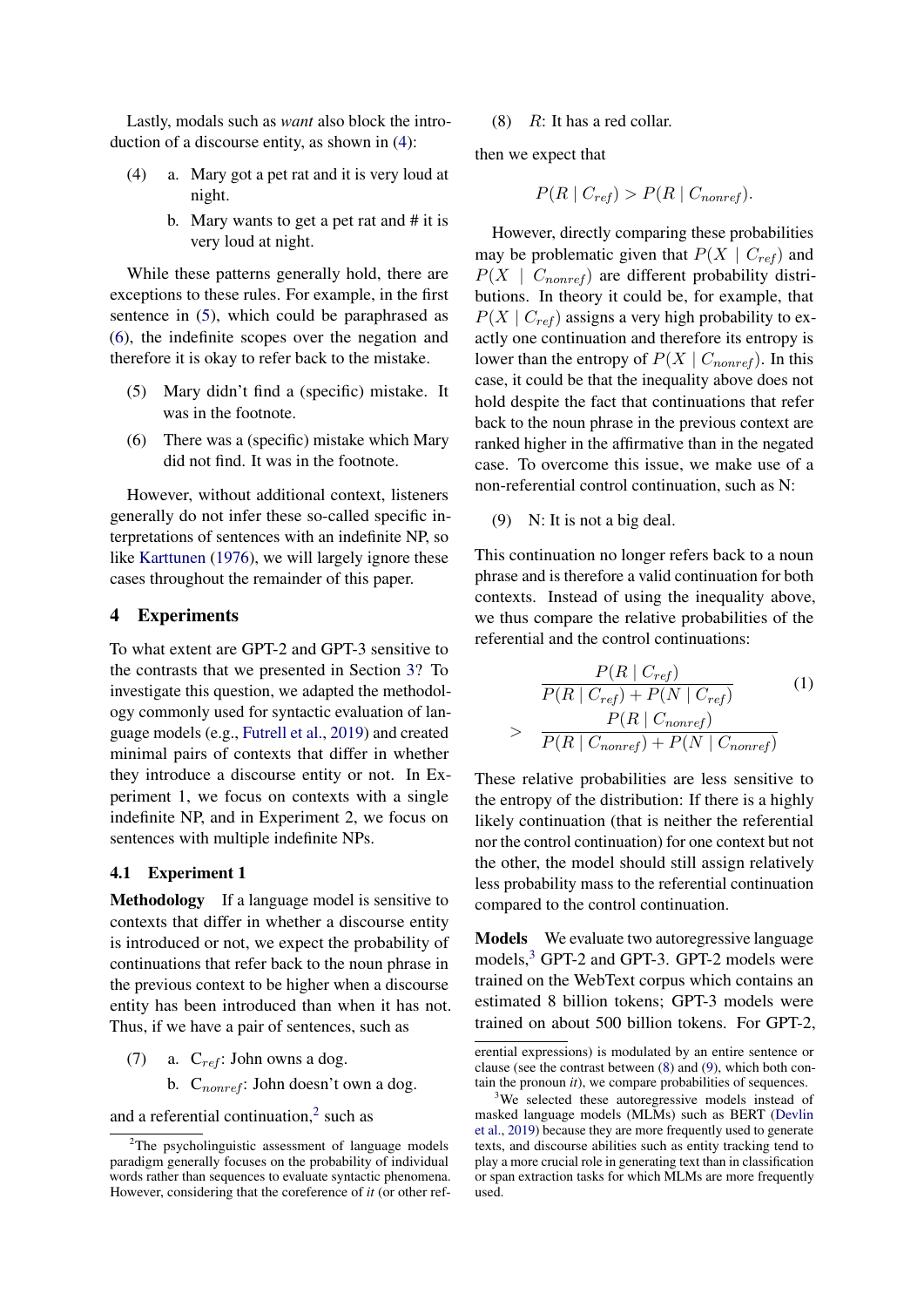we evaluate models of four different sizes (GPT-2: 117M parameters, GPT-2 M: 345M, GPT-2 L: 762M, GPT-2 XL: 1.5B) that are available through the HuggingFace Transformers library [\(Wolf et al.,](#page-11-12) [2020\)](#page-11-12). For GPT-3, we evaluate the largest available model ("davinci") through the OpenAI API which is assumed to have about 175B parameters.<sup>[4](#page-3-0)</sup>

Materials We manually constructed an evaluation set of 16 base contexts and plausible continuations. Each base context contains different nouns and verbs to minimize lexical effects. From these 16 contexts, we constructed four contrasts for each context, as shown in Table [1,](#page-4-0) which in total yielded 64 items. We chose to manually construct contexts as opposed to generating sentences from a grammar to guarantee semantic and pragmatic wellformedness of contexts and continuations.

Human evaluation As we mentioned in Section [3,](#page-1-0) the referential continuations are not necessarily pragmatically odd if the indefinite noun phrase in the context is interpreted as a specific noun phrase. We therefore conducted an online experiment on Prolific to verify that native English speakers disprefer the referential continuations when no discourse entity is introduced, as follows. After two practice items, each participant performed two trials with sentences from the evaluation set. On each trial, participants saw a context along with a referential and a non-referential continuation, and they were asked to indicate their preferred continuation by selecting the continuation that "makes more sense" given the context. For each context, we collected preference judgments from 10 participants. The experiment took on average about 2 minutes to complete and participants received \$0.45 in compensation (∼\$14/hr).

Results and discussion Figure [1](#page-4-1) shows the proportion of items for which the relative probability of the referential continuation (RRP) is higher for the context that introduces a discourse entity (DEC) than for the context that does not (NDEC), i.e., the proportion of items for which Eq. [1](#page-2-7) holds. For three of the four contrasts (*affirmative-negation*, *affirmative-modal*, *managed-failed*) GPT-2 and GPT-3 models exhibited the expected pattern for

<span id="page-3-0"></span><sup>4</sup>The model size of GPT-3 is not publicly available but the EleutherAI project estimated the model size by comparing the performance of the models available through the API to published results: [https://blog.eleuther.ai/](https://blog.eleuther.ai/gpt3-model-sizes/) [gpt3-model-sizes/](https://blog.eleuther.ai/gpt3-model-sizes/).

almost all items in our evaluation set. For the *knowdoubt* contrast, however, all models performed approximately at chance, suggesting that the models are not sensitive to this contrast.

Figure [1](#page-4-1) also shows the results of the human experiment. Participants preferred the referential continuation more following the DECs than following the NDECs for all items of the *affirmativenegation* and *managed-failed* contrasts. Further, for these two contrasts, participants overwhelmingly selected the referential continuation for the DECs and the non-referential continuation for the NDECs. This result confirms that the stimuli bring about the theoretically expected contrast in humans.

For the *affirmative-modal* and the *know-doubt* contrasts, the results from human participants are less clear-cut. Overall, participants also preferred the referential continuation more in the DECs than in the NDECs. However, for several items, the opposite was the case and the referential continuation was preferred as much or even more in the NDECs than in the DECs. Moreover, unlike in the other two contrasts, participants selected the referential continuation in the NDECs at a high rate.<sup>[5](#page-3-1)</sup>

Considering that the results from the human experiment are not predicted by Karttunen's theory, the model results from the *affirmative-modal* and the *know-doubt* contrast should also be interpreted with caution. However, while the lower proportion of expected relative probabilities in the *know-doubt* condition may suggest that the models are behaving similarly to humans, this is not the case. If one considers the results on an item-by-item basis, they differ from the human results and there is a lot of variability across models such that the five models agree only on less than 33% of items.

In summary, GPT-2 and GPT-3 overall behaved similarly to humans and generally favored the referential continuation more when the preceding sen-

<span id="page-3-1"></span><sup>&</sup>lt;sup>5</sup>For contexts with modals, some participants commented that they selected the referential continuation because they assumed that the past tense of the continuation was a grammatical mistake. That is, if the tense had been different, the continuation would have been sensible. For example, for the context *Michael wants to bake a cake* the continuation *and it will be the best thing at the picnic* is acceptable and differs from the continuation that was presented in the experiment, *and it was the best thing at the picnic*, only in its tense.

For contexts with *doubt*, participants frequently seemed to interpret the referential continuation as a reason for the doubt. For example, for the context *I doubt that Carla got a pet rat.*, participants frequently chose the referential continuation *It is very noisy at night.*, presumably because they considered that the rat being noisy made it unlikely that Carla would have got it.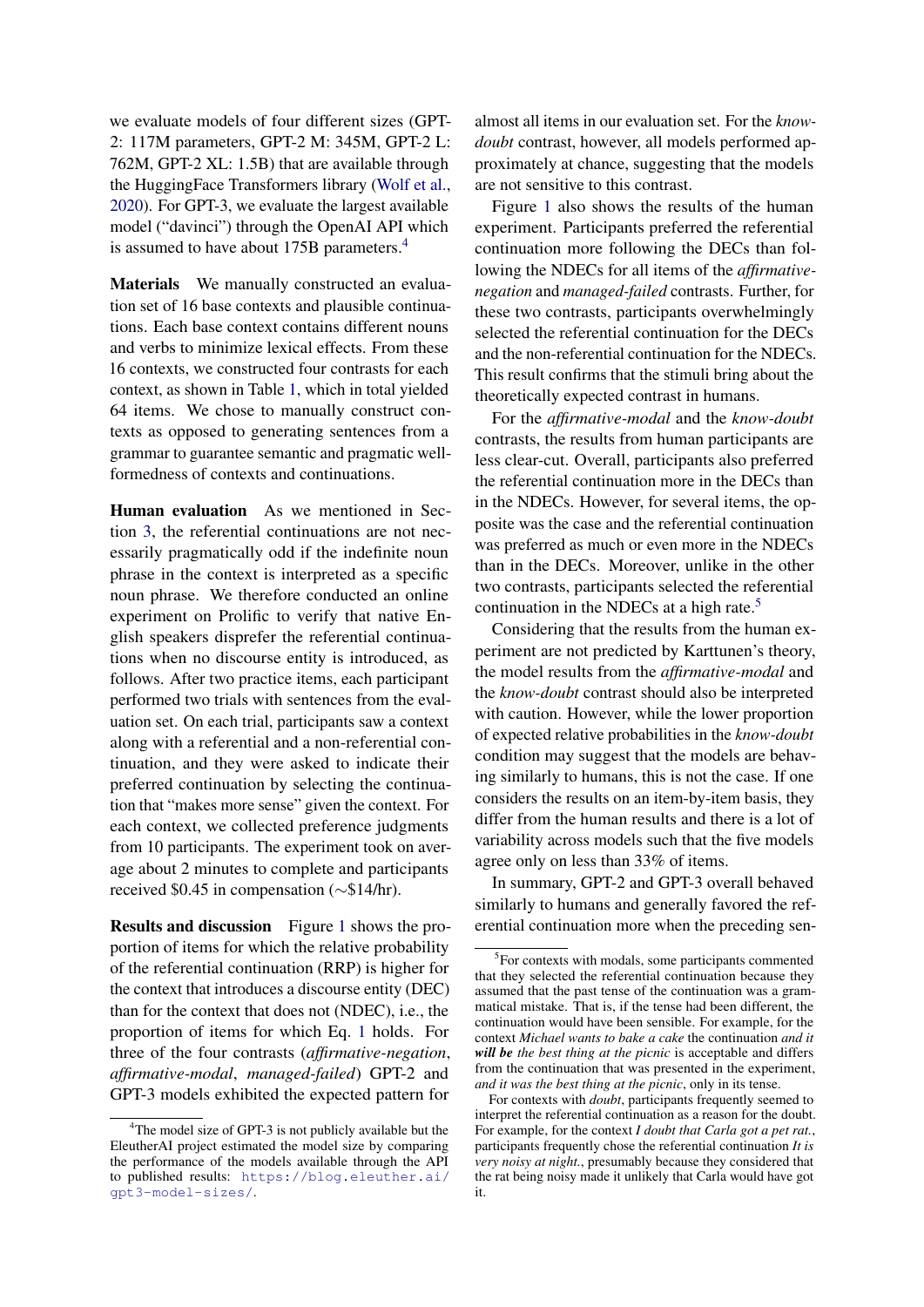<span id="page-4-0"></span>

| Contrast             | Contexts                                                                | Referential continuation                 | Non-referential continuation |
|----------------------|-------------------------------------------------------------------------|------------------------------------------|------------------------------|
| affirmative-negation | Michael baked a cake<br>Michael didn't bake a cake                      | and it was the best thing at the picnic. | and it's not a big deal.     |
| affirmative-modal    | Michael baked a cake<br>Michael wants to bake a cake                    | and it was the best thing at the picnic. | and it's not a big deal.     |
| know-doubt           | I know that Michael baked a cake.<br>I doubt that Michael baked a cake. | It was the best thing at the picnic.     | It's not a big deal.         |
| managed-failed       | Michael managed to bake a cake.<br>Michael failed to bake a cake.       | It was the best thing at the picnic.     | It's not a big deal.         |

Table 1: Example contexts and continuations for one base context in Experiment 1.

<span id="page-4-1"></span>

Figure 1: Results from Experiment 1. Each bar indicates the proportion of items for which the relative probability of the referential continuation (RRP) is higher for the context that introduces a discourse entity than for the context that does not, i.e., the expected pattern. Dashed lines indicate chance performance levels, and error bars indicate bootstrapped 95% confidence intervals.

tence introduced a discourse entity. This behavior could be due to at least the following two reasons. It could be that the models indeed correctly combine the sentential operators with the indefinite noun phrase and therefore assign a higher probability to a referential continuation in the DECs. However, it could also be that this result is due to more spurious correlations; for example, it could be that the model learned that clauses with operators such as negation, modals, or negative implicatives are often followed by clauses with a non-referential *it*. In the second experiment, we tease apart these two explanations and further try to overcome the issues with the stimuli that we observed for the *affirmative-modal* and *know-doubt* contrasts.

### 4.2 Experiment 2

Materials and method We again constructed 16 base contexts that are similar to the ones used in Experiment 1. However, in this experiment, each context contains two indefinite noun phrases with different nouns that are embedded under two different sentential operators. For example, for the *affirmative-negation* contrast, one of the NPs is embedded under negation, such as *a cat* in [\(10\)](#page-4-2).

### <span id="page-4-2"></span>(10) John owns a dog but he doesn't own a cat.

In such a context, it is natural to continue with a sentence that refers back to the dog, whereas it is unnatural to refer back to a cat. We therefore compared the models' probability of a sentence that refers back to an entity that has been introduced in the context [\(11a\)](#page-4-3) to a sentence that refers to an entity that has not been introduced [\(11b\)](#page-4-4).

- <span id="page-4-4"></span><span id="page-4-3"></span>(11) a. The dog follows him wherever he goes.
	- b. # The cat follows him wherever he goes.

On top of these coreferential continuations, we also constructed non-coreferential continuations for contexts such as [\(10\)](#page-4-2). These continuations contain one of the nouns present in the context but do not refer back to entities in the previous context. For the non-coreferential continuations, models should assign a higher probability to the continuation with a noun for which no discourse entity had been introduced in the context.

(12) a. The cat that he liked had been adopted by someone else.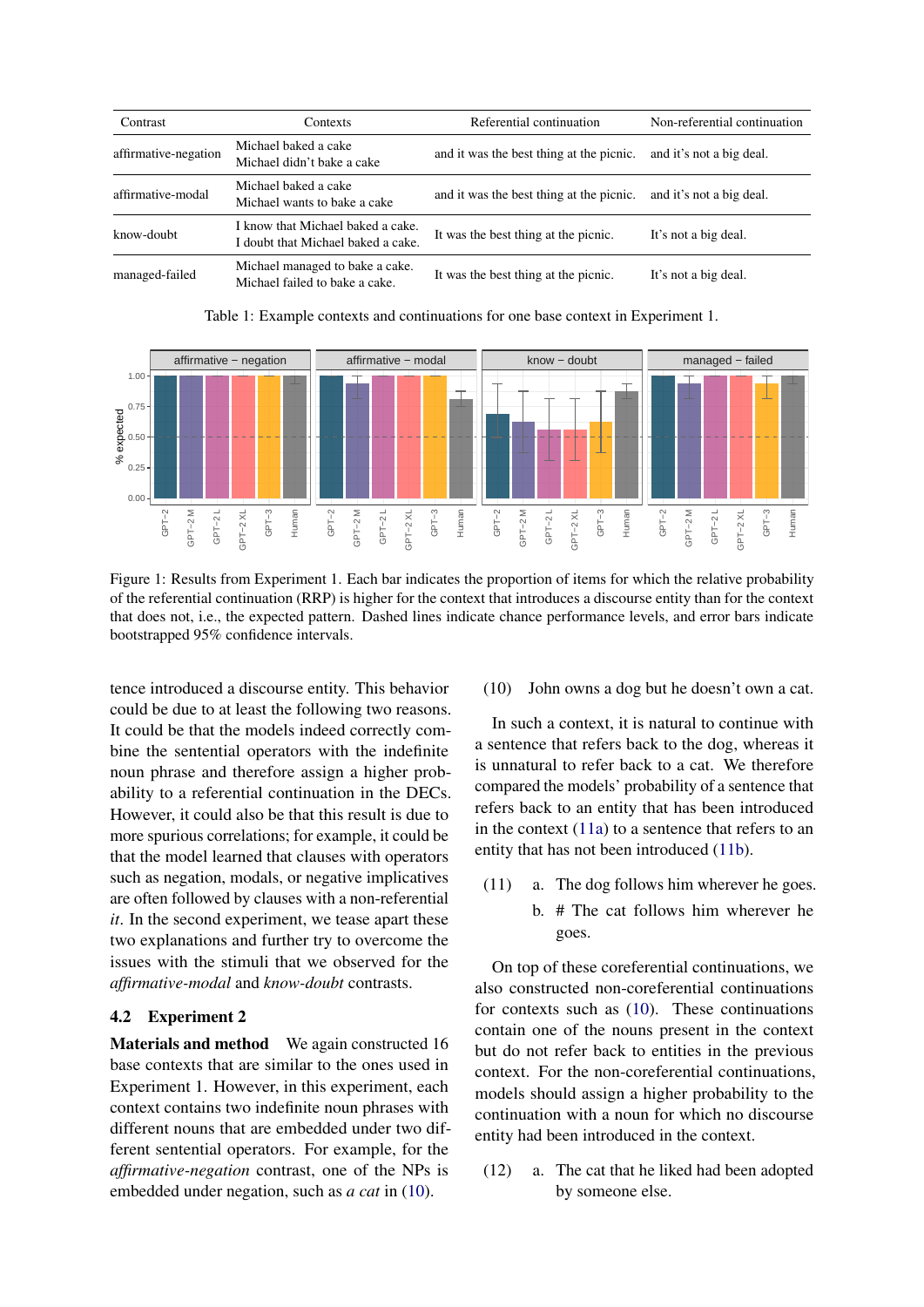<span id="page-5-0"></span>

| Context                                                                            | Coreferential continuations | Non-coreferential continuations              |
|------------------------------------------------------------------------------------|-----------------------------|----------------------------------------------|
| Mary found a shirt at the store but she didn't find a hat. The shirt/#hat is blue. |                             | The hat/#shirt that she tried on didn't fit. |
| Mary found a hat at the store but she didn't find a shirt. The hat/#shirt is blue. |                             | The shirt/#hat that she tried on didn't fit. |
| Mary didn't find a shirt at the store but she found a hat. The hat/#shirt is blue. |                             | The shirt/#hat that she tried on didn't fit. |
| Mary didn't find a hat at the store but she found a shirt. The shirt/#hat is blue. |                             | The hat/#shirt that she tried on didn't fit. |

<span id="page-5-2"></span>

Table 2: Example contexts and continuations for the *affirmative-negation* contrast for one base context.

Figure 2: Results from Experiment 2. Dashed lines indicate chance performance levels.

### b. # The dog that he liked had been adopted by someone else.

For each of the four contrasts and each base context, we constructed four contexts that crossed the order of the sentential operators and the order of the two nouns used in a context, resulting in 4 contexts per base context and contrast. For each base context, we further constructed two coreferential continuations (one for each noun) and two noncoreferential continuations (one for each noun). In total, this yielded 512 items. Table [2](#page-5-0) shows all the contexts and continuations for one base context for the *affirmative-negation* contrast.

Compared to the methods and materials in Experiment 1, this setup has several advantages. First, given that we are comparing two continuations for a fixed context, both continuations come from the same probability distribution and therefore we no longer need a generic control continuation. Second, it is less likely that models can make use of spurious correlations since each context contains two types of sentential operators and, for example, a heuristic of associating negation with nonreferential *it* would no longer lead to the expected behavior. Third, given that all continuations are on topic (as opposed to the generic control condition in Experiment 1), humans likely show more consistency in their preferences. Lastly, given that this design allows us to construct stimuli with exactly the same tokens in different orders, we can also assess the systematicity of the model behavior.

We again verified the theoretically predicted pref-erences in a human experiment.<sup>[6](#page-5-1)</sup>

Results and discussion Figure [2](#page-5-2) shows the accuracy of the model and human experiments for the coreferential and non-coreferential continuations. As this figure shows, humans exhibited the theoretically expected behavior for all contrasts for almost all items and chose the coreferential continuation with the noun for which an entity had been introduced in the context, and chose the noncoreferential continuation for the noun for which no entity had been introduced. This suggests that the materials do not exhibit the same shortcomings

<span id="page-5-1"></span><sup>6</sup> For practical reasons, we included two items from this experiment in the first human experiment. To rule out interference between similar items, no two items within the same experimental list were derived from the same base context.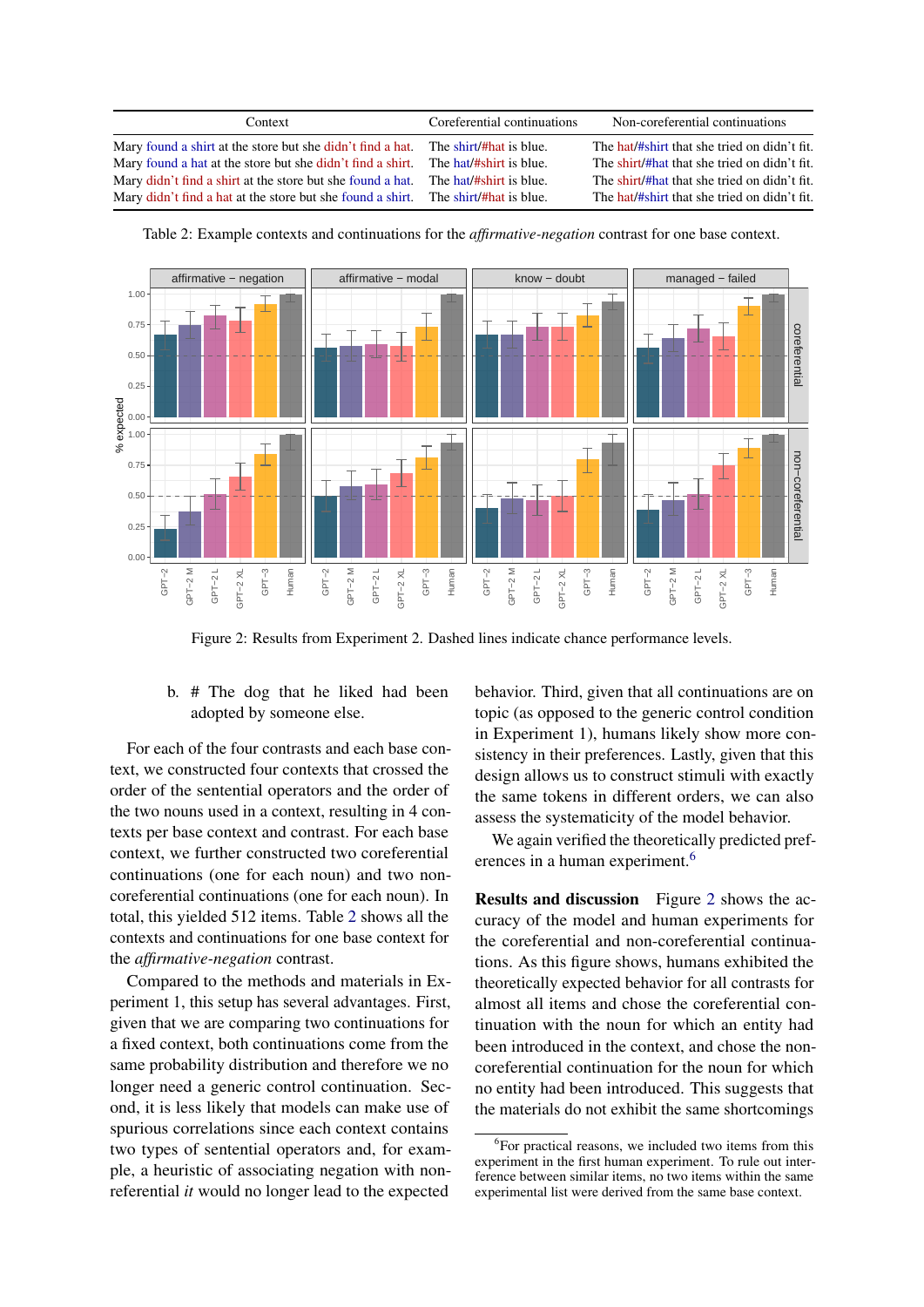<span id="page-6-0"></span>

Figure 3: Systematicity of model behavior in Experiment 2. An item counts as correct if all four orders of noun phrases and sentential operators (e.g., *X owns a A but doesn't own a B*; *X owns a B but doesn't own a A*; *X doesn't own a A but owns a B*; and *X doesn't own a B but owns a A*) lead to the correct result. The dashed line indicates chance performance and the error bars indicate bootstrapped 95% confidence intervals.

as in Experiment 1, and that comparisons of models to human behavior are valid for all four contrasts.

If we turn to the model results, there is more variability in performance across models and contrasts. For the coreferential continuations, all models except the smallest GPT-2 model performed above chance for three of the four contrasts. For the *affirmative-modal* contrast, however, only GPT-3 performed significantly above chance. Moreover, all GPT-2 models perform worse for the noncoreferential continuations.

More generally, unlike humans, all models in this experiment performed below ceiling, which suggests that while models exhibit a tendency to choose the right continuation, they do not reliably do so. Further, model size does have an impact on the performance on this task: The smallest GPT-2 model performed consistently worst, and GPT-3 performed consistently best. This dependence on model size is particularly pronounced in the non-coreferential condition: While GPT-3 consistently performed above chance in all contrasts, most smaller models either performed at chance or in some cases, such as the smallest GPT-2 for the items in the *affirmative-negation* contrast, had a bias to select the non-coreferential continuation with the noun that introduced a discourse entity in the context. The lower performance for the noncoreferential continuations is not surprising given that for these examples, a model not only has to correctly infer which noun phrase introduces a discourse entity but additionally that the noun phrase in the continuation does not refer back to anything in the preceding context.

Systematicity As mentioned above, this experimental design also allows us to assess how sensitive the behavior of the different models is to the different orders of sentential operators and nouns in the context. Figure [3](#page-6-0) shows the proportion of items for which the model exhibited the expected behavior for all four possible orders. Overall, the performance of all models according to this stricter criterion is much lower than the simple by-item measure highlighting that even the predictions by GPT-3 are sensitive to the exact combination and order of sentential operators and nouns. However, there once again is a clear trend that larger models behave more systematically than smaller ones, suggesting that larger models and models trained on more data learn more stable generalizations. This trend is in part driven by smaller models being less sensitive to the preceding context: The two smallest GPT-2 models assigned the highest probability to the continuation with one of the two nouns independent of the combination of sentential operators and nouns in the context in 52.3% and 43.8% of the cases, respectively. That is, for all four contexts, as shown for one example in Table [2,](#page-5-0) the smallest GPT-2 model assigned a higher probability to the same continuation independent of which noun phrase introduced a discourse entity more than half of the time. GPT-3, on the other hand, only exhibited this behavior for 7% of the items.

In summary, the results from Experiment 2 suggest that GPT-2 and GPT-3 are less reliable in determining whether an NP introduces a discourse entity when multiple NPs are present. This is in particular true for smaller GPT-2 models but if one considers systematicity, the predictions of GPT-3 are also sensitive to minor changes in the context.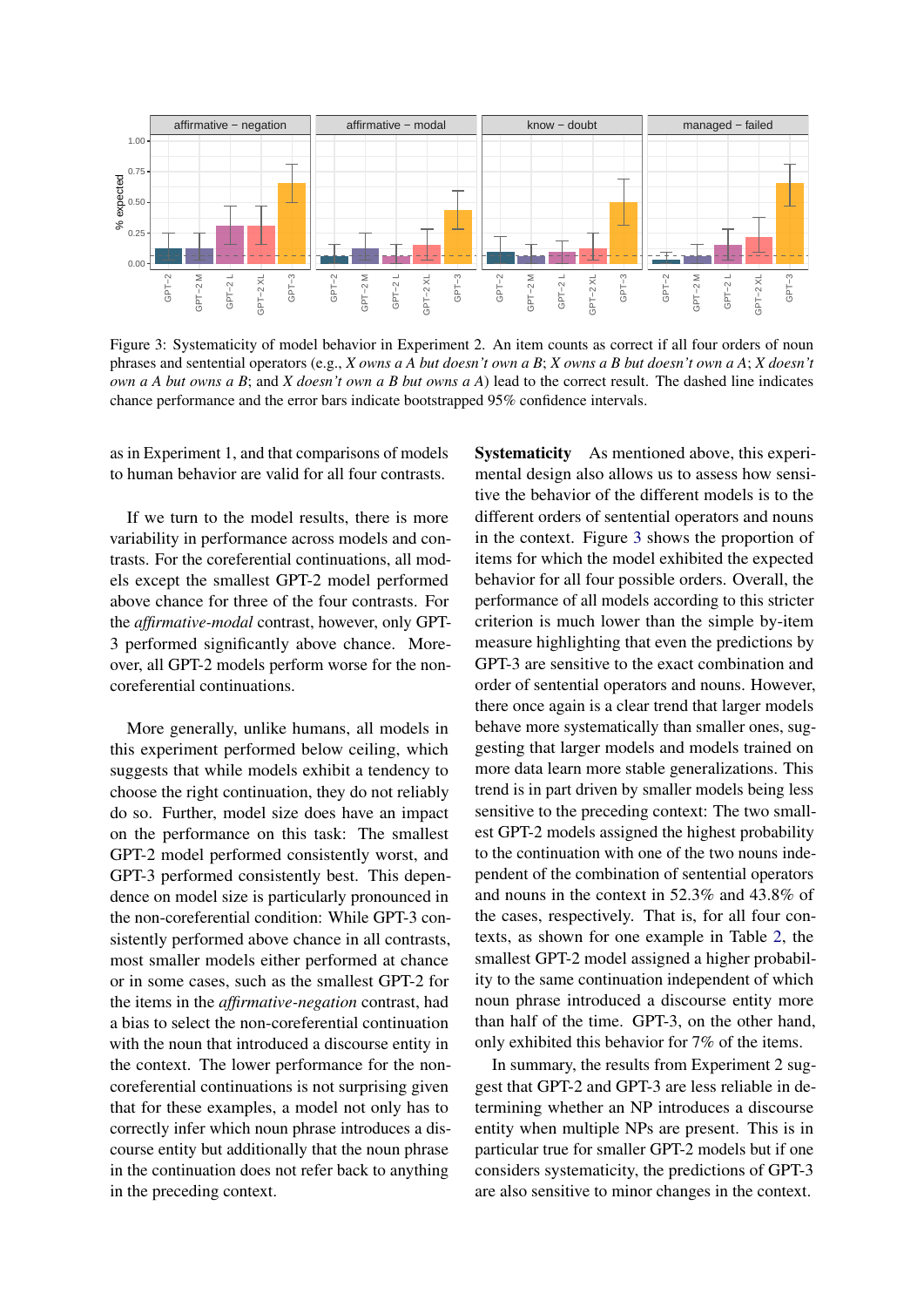### 5 Likely Continuations

One drawback of the methodology of the previous two experiments is that we considered only one specific expected and one specific unexpected continuation for each item. Thus, if both the expected and the unexpected continuations are very unlikely according to the LM, we may see poor performance on this task while at the same time, it would be very unlikely that either of the generations is ever sampled from the model. In that case, the evaluations in Experiment 2 may underestimate the models' abilities [\(Newman et al.,](#page-11-13) [2021\)](#page-11-13) and the results may not be very relevant for practical purposes for which one uses an LM to generate texts. For this reason, we also performed a manual analysis of randomly sampled generations [\(Aina and Linzen,](#page-9-3) [2021\)](#page-9-3) from the two largest LMs, GPT-2 XL and GPT-3.

Materials and method We used the contexts from Experiment 2 as prompts for the two LMs and for each context, we sampled a sentence beginning with *the*. [7](#page-7-0) For GPT-2 XL, we sampled the continuations using top-40 sampling as in [Rad](#page-11-1)[ford et al.](#page-11-1) [\(2019\)](#page-11-1). For GPT-3, we used the default temperature sampling with a temperature of 0.7.

A graduate student in linguistics who was blind to the purpose of this study then annotated each of the continuations for whether it contained referring expressions that likely referred back to a noun phrase in the context as well as which noun phrase(s) (the discourse entity introducing and/or the non-discourse entity introducing NP) were referred back to. To illustrate this, consider the following two generations by GPT-3:

- <span id="page-7-1"></span>(13) a. Carolyn didn't write a card to her parents but she wrote them a letter. The letter was long and filled with many details about the cruise.
	- b. Chris managed to knit a hat but failed to knit a bag. The bag is not stuffed.

In [\(13a](#page-7-1)), *the letter* refers back to an entity introduced in the context, whereas in [\(13b](#page-7-1)), *the bag* refers back to the NP that does not introduce a discourse entity. If a language model is able to correctly combine sentential operators with indefinite

<span id="page-7-2"></span>

| Model             | DE.          | NDE.         |
|-------------------|--------------|--------------|
| GPT-2 XL<br>GPT-3 | 43.8<br>52.3 | 22.3<br>21.1 |

Table 3: Percentage of expressions in model generations that refer back to noun phrases that introduce (DE) or do not introduce a discourse entity (NDE).

noun phrases, we expect many continuations as in [\(13a](#page-7-1)) and no continuations as in [\(13b](#page-7-1)).

Results and discussion Table [3](#page-7-2) shows the percentages of expressions in model generations that refer back to noun phrases in the prompt. These results confirm the findings from Experiment 2: Both GPT-2 XL and GPT-3 are to some extent sensitive to the interactions between sentential operators and indefinite NPs as indicated by the higher proportion of expressions referring back to NPs that introduce discourse entities (DE) as compared to referring back to NPs that do not (NDE). At the same time, however, both models produced more than 20% of continuations with expressions that refer back to an NP that did not introduce an entity, which shows that the results from Experiment 2 also apply to likely generations by LMs.

### 6 General Discussion

In his seminal work in 1976, [Karttunen](#page-10-2) introduced several challenges for natural language understanding systems that aim to track which entities are introduced in a larger discourse. In this work, we evaluated to what extent we made progress on these challenges in the past decades. In two sets of experiments, we found that Transformer-based models are to some extent sensitive to different interactions between sentential operators and indefinite noun phrases. At the same time, however, we found in Experiment 2 that models lack systematicity in their behavior, which suggests that models do not combine indefinite noun phrases and sentential operators as humans do. Further, the analysis of likely continuations showed that this behavior can also be observed in high probability generations.

Learnability of meaning On the one hand, these results provide direct evidence for shortcomings of language models with respect to tracking entities. On the other hand, more broadly, these results also provide interesting data points with regard to the recent debate on whether language models could theoretically mimic human language understanding.

<span id="page-7-0"></span>As compared to just using the context as a prompt, constraining the continuation to start with *the* led to considerably more continuations with noun phrases referring back to a noun phrase in the context while still putting very few constraints on the overall continuation.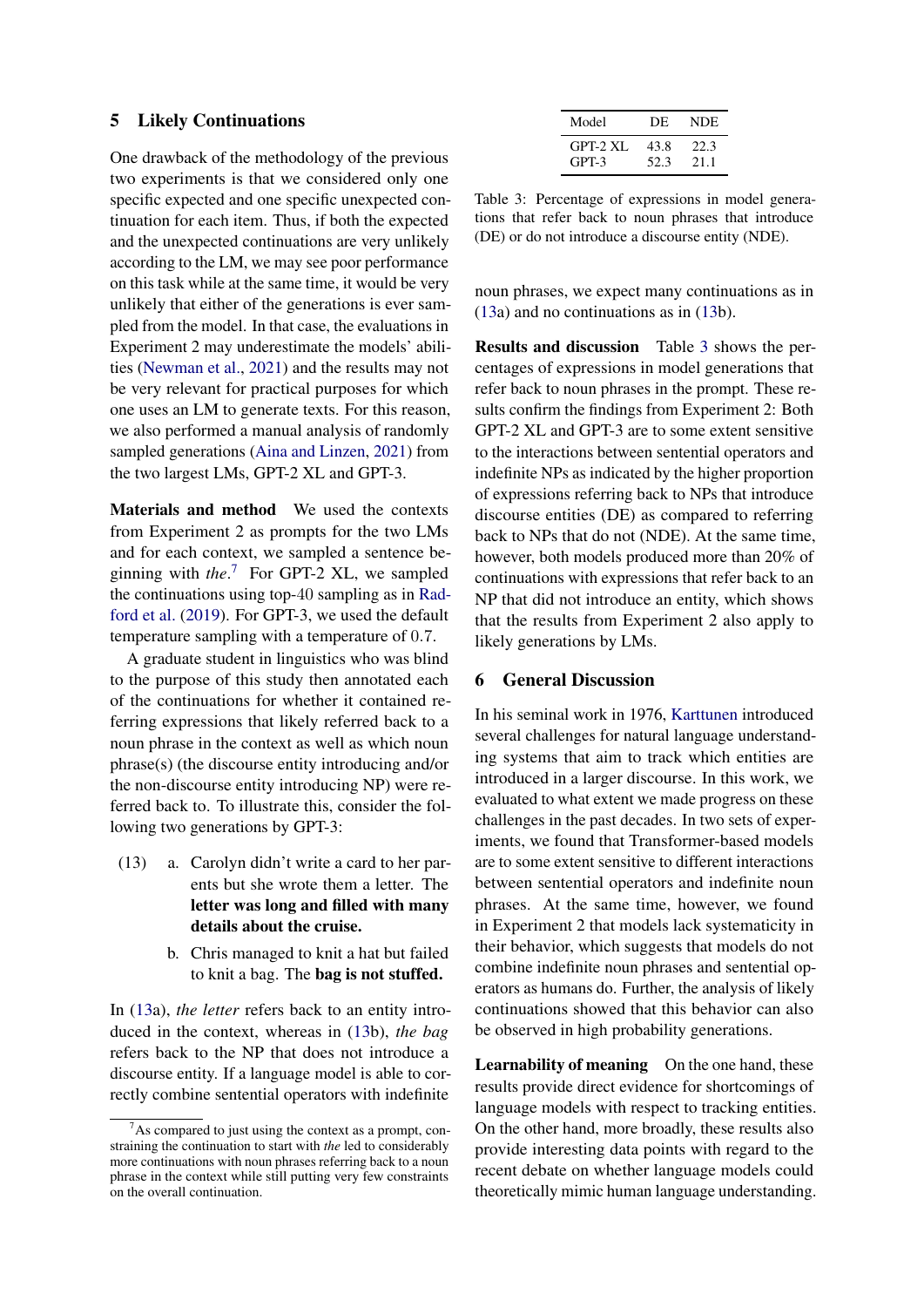[Bender and Koller](#page-9-4) [\(2020\)](#page-9-4) recently presented several thought experiments and argued that since LMs are only trained on form and do not have access to meaning or intentions, they can never exhibit human-like language understanding (see also [Mer](#page-11-14)[rill et al.,](#page-11-14) [2021,](#page-11-14) for a more formal discussion of this claim). Given that we evaluated the largest available GPT-3 model and still found that the model behavior is inconsistent despite its enormous amount of parameters and training data, our results suggest that at least current language model architectures indeed struggle with human-like understanding. Interestingly though, while the thought experiments by [Bender and Koller](#page-9-4) [\(2020\)](#page-9-4) focus on lack of world knowledge due to the lack of grounding of language models, our results suggest that additionally, language models fail at learning the meaning of more abstract words such as negation markers or embedding verbs. This is also in line with recent results, which showed that smaller models fail to learn the meaning of negation and discourse connectives. [\(Ettinger,](#page-10-8) [2020;](#page-10-8) [Pandia et al.,](#page-11-7) [2021\)](#page-11-7). Lastly, the fact that GPT-2 and GPT-3 have been exposed to orders of magnitude more language data than human learners are and still do not fully succeed at tracking discourse entities underscores that there are differences between how humans and LMs learn.

NLG evaluation We further believe that evaluation suites targeting discourse phenomena, such as the ones presented here, can serve a complementary role to natural language generation (NLG) benchmarks (e.g., [Gehrmann et al.,](#page-10-12) [2021\)](#page-10-12) and human studies for evaluating NLG systems. This seems particularly relevant considering that [Clark et al.](#page-9-5) [\(2021\)](#page-9-5) recently found that untrained crowdworkers, who serve as participants in the majority of human evaluation studies, cannot distinguish between stories written by humans and stories generated by GPT-3. Our experiments, however, show that there is a considerable gap between humans and GPT-3 for basic discourse phenomena, and therefore targeted evaluation suites should be an important measure for tracking progress of NLG models.

Comparison to probing results Recently, [Li](#page-10-13) [et al.](#page-10-13) [\(2021\)](#page-10-13) developed a probe for investigating whether LM representations provide information about the state of entities at various stages in a larger discourse. This probing method–like the ones presented in this work–also aims to assess entity tracking abilities of pre-trained language models. They considered two sequence-to-sequence models, T5 and BERT, and found that representations from both models can be decoded into entity states with high accuracy. This task may seem more complex than the one used in the experiments above, and T5 and BERT are considerably smaller models than GPT-3, so prima facie, it may be surprising that their results suggest superior discourse abilities than our results. However, there are two important differences in methodology that likely explain this discrepancy. First, the probing classifier was trained on data that was similar to the evaluation data and this setup therefore provided a lot of supervision. Second, the datasets used by [Li](#page-10-13) [et al.](#page-10-13) [\(2021\)](#page-10-13) were obtained through crowdsourcing or a generation engine and were not constructed as systematically as ours. For these reasons, the probing classifier may have learned spurious correlations between the training and test splits, and the high accuracy on the task may have only in part been driven by entity tracking abilities of LMs.

Potential solutions Considering the still modest performance of GPT-3, it seems unlikely that training models on even more data is going to lead to human-like discourse entity processing by language models. Instead, we consider the following modifications to models to likely lead to more systematic entity tracking. First, there have been some successes in augmenting language models with explicit entity memory representations (e.g., [Weston](#page-11-15) [et al.,](#page-11-15) [2014;](#page-11-15) [Sukhbaatar et al.,](#page-11-16) [2015;](#page-11-16) [Rashkin et al.,](#page-11-17) [2020;](#page-11-17) [Cheng and Erk,](#page-9-6) [2020\)](#page-9-6), and likely such architectural changes could also help in the contexts that we evaluated in this work. Second, considering that the models seem to struggle to learn the meaning of sentential operators, it may be necessary to provide additional supervision, for example using treebanks annotated with meaning representations, such as the Groningen Meaning Bank [\(Bos et al.,](#page-9-7) [2017\)](#page-9-7). Relatedly, models may also benefit from more grounded learning scenarios. Humans likely differentiate between *Arthur owns a dog* and *Arthur doesn't own a dog* because only in the former case, *a dog* refers to something in the real world and if a model was immersed in more grounded scenarios it would likely be able to infer this difference.

We hope that our evaluation suite will be a valuable resource for assessing progress of future models such as the ones sketched above, and that it will help pave the way for improved discourse entity processing in NLU systems.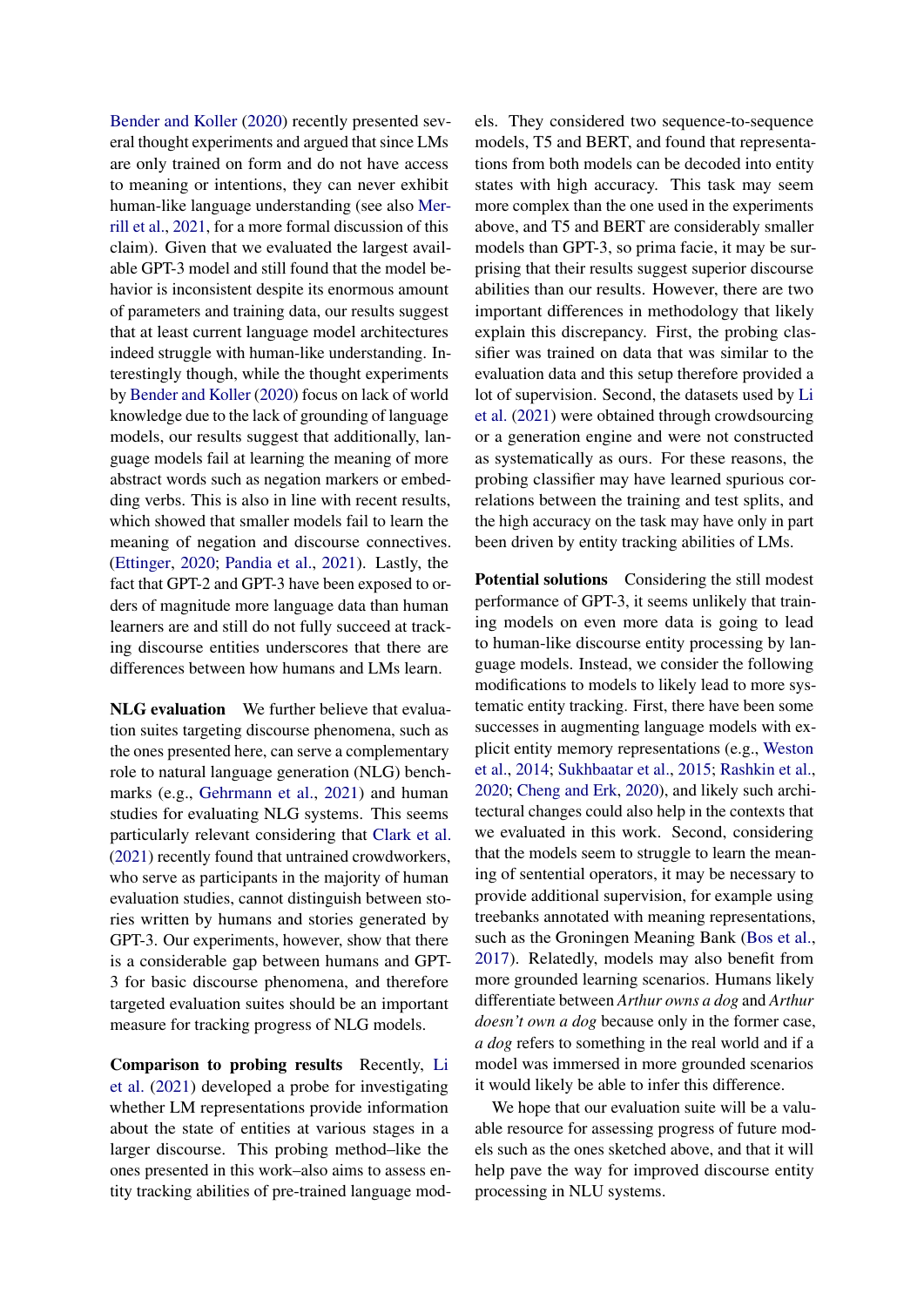### Ethics Statement

Risks, limitations, and intended use We consider the main risk of this work that the evaluation suite may be used to make overstating claims about model abilities in the future. In particular, should future models achieve very high or even perfect accuracy on the evaluation suite, then such results may be seen as evidence of human-like abilities of discourse entity processing. We therefore want to emphasize that achieving high accuracy on this evaluation suite is a necessary but not necessarily sufficient requirement for a model to exhibit human-like entity tracking abilities.

Further, it seems likely that models fine-tuned on similar examples would perform a lot better on this evaluation suite, and therefore researchers should only use this dataset for out-of-domain evaluations in which the model has not been trained on similar examples.

Finally, we only evaluated models trained on English data in this work and it is conceivable that entity tracking abilities of models trained on other languages differ from the results reported here.

Human subject experiments As we mentioned in Section [4.1,](#page-2-8) we recruited crowdworkers from Prolific to validate the experimental stimuli. Participants were based in the US and on average received compensation of about \$14/hour, which is almost twice the minimum wage in most states in the US. The experiment has been pre-approved by the New York University IRB, and there were no risks associated with participation.

### Acknowledgments

We thank the members of the NYU Computation and Psycholinguistics Lab and the NYU Semantics Group, and the reviewers for their thoughtful feedback. We also thank Alicia Chatten for doing the annotations of the model generations. This material is based upon work supported by the National Science Foundation under Grant #2030859 to the Computing Research Association for the CIFellows Project. Any opinions, findings, and conclusions or recommendations expressed in this material are those of the authors and do not necessarily reflect the views of the National Science Foundation nor the Computing Research Association.

### References

- <span id="page-9-3"></span>Laura Aina and Tal Linzen. 2021. [The language model](https://doi.org/10.18653/v1/2021.blackboxnlp-1.4) [understood the prompt was ambiguous: Probing syn](https://doi.org/10.18653/v1/2021.blackboxnlp-1.4)[tactic uncertainty through generation.](https://doi.org/10.18653/v1/2021.blackboxnlp-1.4) In *Proceedings of the Fourth BlackboxNLP Workshop on Analyzing and Interpreting Neural Networks for NLP*, pages 42–57, Punta Cana, Dominican Republic. Association for Computational Linguistics.
- <span id="page-9-4"></span>Emily M. Bender and Alexander Koller. 2020. [Climb](https://doi.org/10.18653/v1/2020.acl-main.463)[ing towards NLU: On meaning, form, and under](https://doi.org/10.18653/v1/2020.acl-main.463)[standing in the age of data.](https://doi.org/10.18653/v1/2020.acl-main.463) In *Proceedings of the 58th Annual Meeting of the Association for Computational Linguistics*, pages 5185–5198, Online. Association for Computational Linguistics.
- <span id="page-9-7"></span>Johan Bos, Valerio Basile, Kilian Evang, Noortje Venhuizen, and Johannes Bjerva. 2017. [The Gronin](https://doi.org/10.1007/978-94-024-0881-2_18)[gen Meaning Bank.](https://doi.org/10.1007/978-94-024-0881-2_18) In Nancy Ide and James Pustejovsky, editors, *Handbook of Linguistic Annotation*, volume 2, pages 463–496. Springer.
- <span id="page-9-0"></span>Tom B. Brown, Benjamin Mann, Nick Ryder, Melanie Subbiah, Jared Kaplan, Prafulla Dhariwal, Arvind Neelakantan, Pranav Shyam, Girish Sastry, Amanda Askell, Sandhini Agarwal, Ariel Herbert-Voss, Gretchen Krueger, Tom Henighan, Rewon Child, Aditya Ramesh, Daniel M. Ziegler, Jeffrey Wu, Clemens Winter, Christopher Hesse, Mark Chen, Eric Sigler, Mateusz Litwin, Scott Gray, Benjamin Chess, Jack Clark, Christopher Berner, Sam Mc-Candlish, Alec Radford, Ilya Sutskever, and Dario Amodei. 2020. [Language models are few-shot learn](http://arxiv.org/abs/2005.14165)[ers.](http://arxiv.org/abs/2005.14165) arXiv Preprint 2005.14165.
- <span id="page-9-6"></span>Pengxiang Cheng and Katrin Erk. 2020. [Attending to](https://doi.org/10.1609/aaai.v34i05.6254) [entities for better text understanding.](https://doi.org/10.1609/aaai.v34i05.6254) In *Proceedings of the AAAI Conference on Artificial Intelligence*, pages 7554–7561.
- <span id="page-9-1"></span>Shammur Absar Chowdhury and Roberto Zamparelli. 2018. [RNN simulations of grammaticality judg](https://aclanthology.org/C18-1012)[ments on long-distance dependencies.](https://aclanthology.org/C18-1012) In *Proceedings of the 27th International Conference on Computational Linguistics*, pages 133–144, Santa Fe, New Mexico, USA. Association for Computational Linguistics.
- <span id="page-9-5"></span>Elizabeth Clark, Tal August, Sofia Serrano, Nikita Haduong, Suchin Gururangan, and Noah A. Smith. 2021. [All that's 'human' is not gold: Evaluating](https://doi.org/10.18653/v1/2021.acl-long.565) [human evaluation of generated text.](https://doi.org/10.18653/v1/2021.acl-long.565) In *Proceedings of the 59th Annual Meeting of the Association for Computational Linguistics and the 11th International Joint Conference on Natural Language Processing (Volume 1: Long Papers)*, pages 7282–7296, Online. Association for Computational Linguistics.
- <span id="page-9-2"></span>Kevin Clark, Urvashi Khandelwal, Omer Levy, and Christopher D. Manning. 2019. [What does BERT](https://doi.org/10.18653/v1/W19-4828) [look at? an analysis of BERT's attention.](https://doi.org/10.18653/v1/W19-4828) In *Proceedings of the 2019 ACL Workshop BlackboxNLP: Analyzing and Interpreting Neural Networks for NLP*, pages 276–286, Florence, Italy. Association for Computational Linguistics.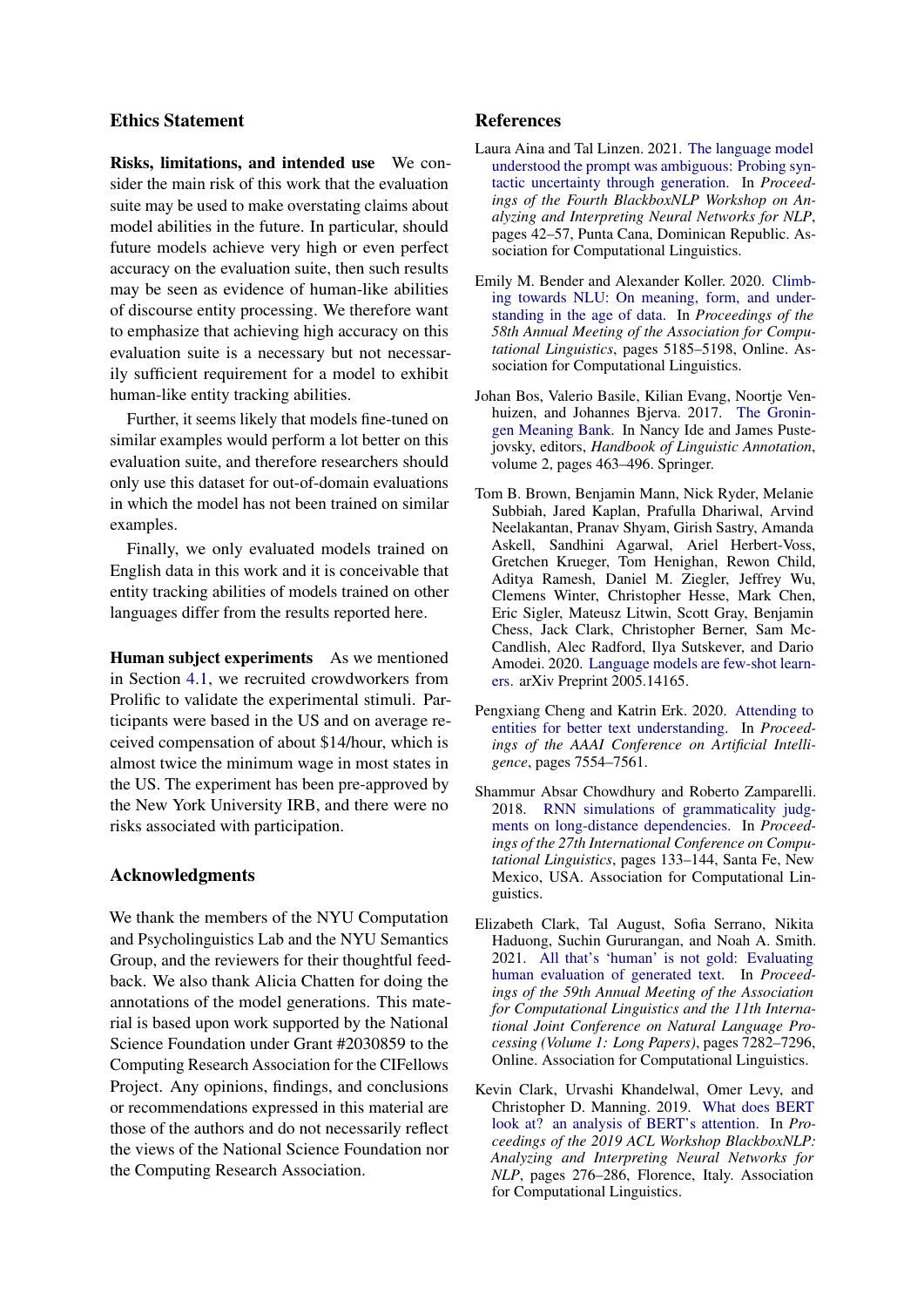- <span id="page-10-7"></span>Jillian Da Costa and Rui Chaves. 2020. [Assessing the](https://aclanthology.org/2020.scil-1.2) [ability of transformer-based neural models to repre](https://aclanthology.org/2020.scil-1.2)[sent structurally unbounded dependencies.](https://aclanthology.org/2020.scil-1.2) In *Proceedings of the Society for Computation in Linguistics 2020*, pages 12–21, New York, New York. Association for Computational Linguistics.
- <span id="page-10-10"></span>Zihang Dai, Zhilin Yang, Yiming Yang, Jaime Carbonell, Quoc Le, and Ruslan Salakhutdinov. 2019. [Transformer-XL: Attentive language models beyond](https://doi.org/10.18653/v1/P19-1285) [a fixed-length context.](https://doi.org/10.18653/v1/P19-1285) In *Proceedings of the 57th Annual Meeting of the Association for Computational Linguistics*, pages 2978–2988, Florence, Italy. Association for Computational Linguistics.
- <span id="page-10-9"></span>Jacob Devlin, Ming-Wei Chang, Kenton Lee, and Kristina Toutanova. 2019. [BERT: Pre-training of](https://doi.org/10.18653/v1/N19-1423) [deep bidirectional transformers for language under](https://doi.org/10.18653/v1/N19-1423)[standing.](https://doi.org/10.18653/v1/N19-1423) In *Proceedings of the 2019 Conference of the North American Chapter of the Association for Computational Linguistics: Human Language Technologies, Volume 1 (Long and Short Papers)*, pages 4171–4186, Minneapolis, Minnesota. Association for Computational Linguistics.
- <span id="page-10-8"></span>Allyson Ettinger. 2020. [What BERT is not: Lessons](https://doi.org/10.1162/tacl_a_00298) [from a new suite of psycholinguistic diagnostics for](https://doi.org/10.1162/tacl_a_00298) [language models.](https://doi.org/10.1162/tacl_a_00298) *Transactions of the Association for Computational Linguistics*, 8:34–48.
- <span id="page-10-3"></span>Richard Futrell, Ethan Wilcox, Takashi Morita, Peng Qian, Miguel Ballesteros, and Roger Levy. 2019. [Neural language models as psycholinguistic sub](https://doi.org/10.18653/v1/N19-1004)[jects: Representations of syntactic state.](https://doi.org/10.18653/v1/N19-1004) In *Proceedings of the 2019 Conference of the North American Chapter of the Association for Computational Linguistics: Human Language Technologies, Volume 1 (Long and Short Papers)*, pages 32–42, Minneapolis, Minnesota. Association for Computational Linguistics.
- <span id="page-10-12"></span>Sebastian Gehrmann, Tosin Adewumi, Karmanya Aggarwal, Pawan Sasanka Ammanamanchi, Anuoluwapo Aremu, Antoine Bosselut, Khyathi Raghavi Chandu, Miruna-Adriana Clinciu, Dipanjan Das, Kaustubh Dhole, Wanyu Du, Esin Durmus, Ondřej Dušek, Chris Chinenye Emezue, Varun Gangal, Cristina Garbacea, Tatsunori Hashimoto, Yufang Hou, Yacine Jernite, Harsh Jhamtani, Yangfeng Ji, Shailza Jolly, Mihir Kale, Dhruv Kumar, Faisal Ladhak, Aman Madaan, Mounica Maddela, Khyati Mahajan, Saad Mahamood, Bodhisattwa Prasad Majumder, Pedro Henrique Martins, Angelina McMillan-Major, Simon Mille, Emiel van Miltenburg, Moin Nadeem, Shashi Narayan, Vitaly Nikolaev, Andre Niyongabo Rubungo, Salomey Osei, Ankur Parikh, Laura Perez-Beltrachini, Niranjan Ramesh Rao, Vikas Raunak, Juan Diego Rodriguez, Sashank Santhanam, João Sedoc, Thibault Sellam, Samira Shaikh, Anastasia Shimorina, Marco Antonio Sobrevilla Cabezudo, Hendrik Strobelt, Nishant Subramani, Wei Xu, Diyi Yang, Akhila Yerukola, and Jiawei Zhou. 2021. [The GEM benchmark: Nat](https://doi.org/10.18653/v1/2021.gem-1.10)[ural language generation, its evaluation and metrics.](https://doi.org/10.18653/v1/2021.gem-1.10)

In *Proceedings of the 1st Workshop on Natural Language Generation, Evaluation, and Metrics (GEM 2021)*, pages 96–120, Online. Association for Computational Linguistics.

- <span id="page-10-5"></span>Kristina Gulordava, Piotr Bojanowski, Edouard Grave, Tal Linzen, and Marco Baroni. 2018. [Colorless](https://doi.org/10.18653/v1/N18-1108) [green recurrent networks dream hierarchically.](https://doi.org/10.18653/v1/N18-1108) In *Proceedings of the 2018 Conference of the North American Chapter of the Association for Computational Linguistics: Human Language Technologies, Volume 1 (Long Papers)*, pages 1195–1205, New Orleans, Louisiana. Association for Computational Linguistics.
- <span id="page-10-0"></span>Irene Roswitha Heim. 1982. *The semantics of definite and indefinite noun phrases*. University of Massachusetts Amherst.
- <span id="page-10-6"></span>Jennifer Hu, Sherry Yong Chen, and Roger Levy. 2020a. [A closer look at the performance of neural](https://aclanthology.org/2020.scil-1.39) [language models on reflexive anaphor licensing.](https://aclanthology.org/2020.scil-1.39) In *Proceedings of the Society for Computation in Linguistics 2020*, pages 323–333, New York, New York. Association for Computational Linguistics.
- <span id="page-10-1"></span>Jennifer Hu, Jon Gauthier, Peng Qian, Ethan Wilcox, and Roger Levy. 2020b. [A systematic assessment](https://doi.org/10.18653/v1/2020.acl-main.158) [of syntactic generalization in neural language mod](https://doi.org/10.18653/v1/2020.acl-main.158)[els.](https://doi.org/10.18653/v1/2020.acl-main.158) In *Proceedings of the 58th Annual Meeting of the Association for Computational Linguistics*, pages 1725–1744, Online. Association for Computational Linguistics.
- <span id="page-10-2"></span>Lauri Karttunen. 1976. Discourse referents. In J. D. McCawley, editor, *Syntax and Semantics Vol. 7*, pages 363–386. Academic Press.
- <span id="page-10-11"></span>Najoung Kim, Roma Patel, Adam Poliak, Patrick Xia, Alex Wang, Tom McCoy, Ian Tenney, Alexis Ross, Tal Linzen, Benjamin Van Durme, Samuel R. Bowman, and Ellie Pavlick. 2019. [Probing what dif](https://doi.org/10.18653/v1/S19-1026)[ferent NLP tasks teach machines about function](https://doi.org/10.18653/v1/S19-1026) [word comprehension.](https://doi.org/10.18653/v1/S19-1026) In *Proceedings of the Eighth Joint Conference on Lexical and Computational Semantics (\*SEM 2019)*, pages 235–249, Minneapolis, Minnesota. Association for Computational Linguistics.
- <span id="page-10-13"></span>Belinda Z. Li, Maxwell Nye, and Jacob Andreas. 2021. [Implicit representations of meaning in neural lan](https://doi.org/10.18653/v1/2021.acl-long.143)[guage models.](https://doi.org/10.18653/v1/2021.acl-long.143) In *Proceedings of the 59th Annual Meeting of the Association for Computational Linguistics and the 11th International Joint Conference on Natural Language Processing (Volume 1: Long Papers)*, pages 1813–1827, Online. Association for Computational Linguistics.
- <span id="page-10-4"></span>Tal Linzen, Emmanuel Dupoux, and Yoav Goldberg. 2016. [Assessing the ability of LSTMs to learn](https://doi.org/10.1162/tacl_a_00115) [syntax-sensitive dependencies.](https://doi.org/10.1162/tacl_a_00115) *Transactions of the Association for Computational Linguistics*, 4:521– 535.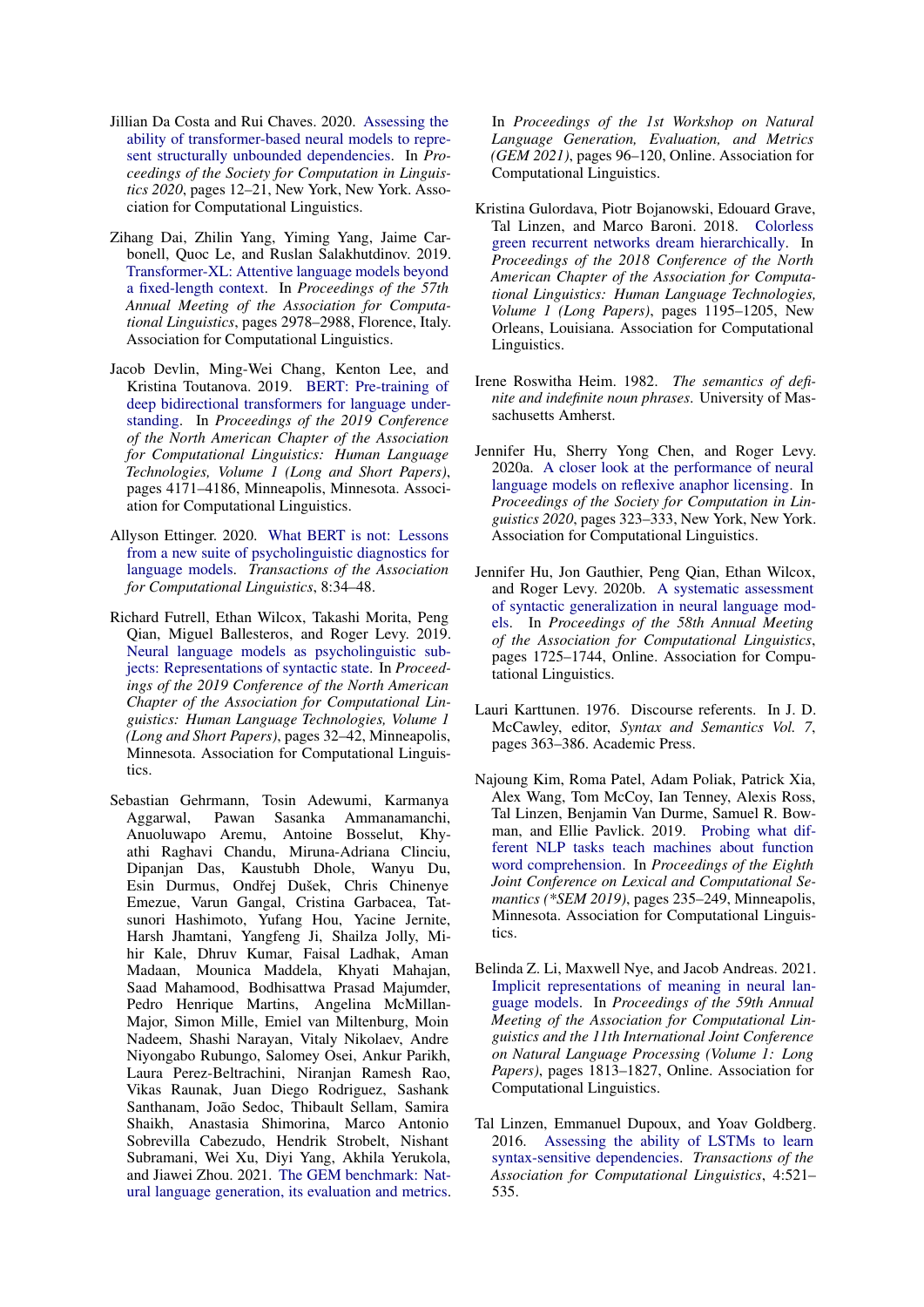- <span id="page-11-3"></span>Rebecca Marvin and Tal Linzen. 2018. [Targeted syn](https://doi.org/10.18653/v1/D18-1151)[tactic evaluation of language models.](https://doi.org/10.18653/v1/D18-1151) In *Proceedings of the 2018 Conference on Empirical Methods in Natural Language Processing*, pages 1192–1202, Brussels, Belgium. Association for Computational Linguistics.
- <span id="page-11-14"></span>William Merrill, Yoav Goldberg, Roy Schwartz, and Noah A. Smith. 2021. [Provable limitations of ac](https://doi.org/10.1162/tacl_a_00412)[quiring meaning from ungrounded form: What will](https://doi.org/10.1162/tacl_a_00412) [future language models understand?](https://doi.org/10.1162/tacl_a_00412) *Transactions of the Association for Computational Linguistics*, 9:1047–1060.
- <span id="page-11-0"></span>Michael Murez and François Recanati. 2016. [Mental](https://doi.org/10.1007/s13164-016-0314-3) [files: an introduction.](https://doi.org/10.1007/s13164-016-0314-3) *Review of Philosophy and Psychology*, 7(2):265–281.
- <span id="page-11-13"></span>Benjamin Newman, Kai-Siang Ang, Julia Gong, and John Hewitt. 2021. [Refining targeted syntactic eval](https://doi.org/10.18653/v1/2021.naacl-main.290)[uation of language models.](https://doi.org/10.18653/v1/2021.naacl-main.290) In *Proceedings of the 2021 Conference of the North American Chapter of the Association for Computational Linguistics: Human Language Technologies*, pages 3710–3723, Online. Association for Computational Linguistics.
- <span id="page-11-7"></span>Lalchand Pandia, Yan Cong, and Allyson Ettinger. 2021. [Pragmatic competence of pre-trained lan](https://doi.org/10.18653/v1/2021.conll-1.29)[guage models through the lens of discourse connec](https://doi.org/10.18653/v1/2021.conll-1.29)[tives.](https://doi.org/10.18653/v1/2021.conll-1.29) In *Proceedings of the 25th Conference on Computational Natural Language Learning*, pages 367–379, Online. Association for Computational Linguistics.
- <span id="page-11-6"></span>Lalchand Pandia and Allyson Ettinger. 2021. [Sorting](https://doi.org/10.18653/v1/2021.emnlp-main.119) [through the noise: Testing robustness of information](https://doi.org/10.18653/v1/2021.emnlp-main.119) [processing in pre-trained language models.](https://doi.org/10.18653/v1/2021.emnlp-main.119) In *Proceedings of the 2021 Conference on Empirical Methods in Natural Language Processing*, pages 1583– 1596, Online and Punta Cana, Dominican Republic. Association for Computational Linguistics.
- <span id="page-11-2"></span>Denis Paperno, Germán Kruszewski, Angeliki Lazaridou, Ngoc Quan Pham, Raffaella Bernardi, Sandro Pezzelle, Marco Baroni, Gemma Boleda, and Raquel Fernández. 2016. [The LAMBADA dataset:](https://doi.org/10.18653/v1/P16-1144) [Word prediction requiring a broad discourse context.](https://doi.org/10.18653/v1/P16-1144) In *Proceedings of the 54th Annual Meeting of the Association for Computational Linguistics (Volume 1: Long Papers)*, pages 1525–1534, Berlin, Germany. Association for Computational Linguistics.
- <span id="page-11-1"></span>Alec Radford, Jeffrey Wu, Rewon Child, David Luan, Dario Amodei, and Ilya Sutskever. 2019. [Language](https://d4mucfpksywv.cloudfront.net/better-language-models/language_models_are_unsupervised_multitask_learners.pdf) [models are unsupervised multitask learners.](https://d4mucfpksywv.cloudfront.net/better-language-models/language_models_are_unsupervised_multitask_learners.pdf)
- <span id="page-11-17"></span>Hannah Rashkin, Asli Celikyilmaz, Yejin Choi, and Jianfeng Gao. 2020. [PlotMachines: Outline](https://doi.org/10.18653/v1/2020.emnlp-main.349)[conditioned generation with dynamic plot state](https://doi.org/10.18653/v1/2020.emnlp-main.349) [tracking.](https://doi.org/10.18653/v1/2020.emnlp-main.349) In *Proceedings of the 2020 Conference on Empirical Methods in Natural Language Processing (EMNLP)*, pages 4274–4295, Online. Association for Computational Linguistics.
- <span id="page-11-9"></span>Ionut-Teodor Sorodoc, Kristina Gulordava, and Gemma Boleda. 2020. [Probing for referential](https://doi.org/10.18653/v1/2020.acl-main.384) [information in language models.](https://doi.org/10.18653/v1/2020.acl-main.384) In *Proceedings of the 58th Annual Meeting of the Association for Computational Linguistics*, pages 4177–4189, Online. Association for Computational Linguistics.
- <span id="page-11-16"></span>Sainbayar Sukhbaatar, Arthur Szlam, Jason Weston, and Rob Fergus. 2015. [End-to-end memory net](http://arxiv.org/abs/1503.08895)[works.](http://arxiv.org/abs/1503.08895) arXiv Preprint 1503.08895.
- <span id="page-11-10"></span>Ian Tenney, Dipanjan Das, and Ellie Pavlick. 2019. [BERT rediscovers the classical NLP pipeline.](https://doi.org/10.18653/v1/P19-1452) In *Proceedings of the 57th Annual Meeting of the Association for Computational Linguistics*, pages 4593– 4601, Florence, Italy. Association for Computational Linguistics.
- <span id="page-11-8"></span>Shiva Upadhye, Leon Bergen, and Andrew Kehler. 2020. [Predicting reference: What do language mod](https://doi.org/10.18653/v1/2020.emnlp-main.70)[els learn about discourse models?](https://doi.org/10.18653/v1/2020.emnlp-main.70) In *Proceedings of the 2020 Conference on Empirical Methods in Natural Language Processing (EMNLP)*, pages 977–982, Online. Association for Computational Linguistics.
- <span id="page-11-4"></span>Alex Warstadt, Alicia Parrish, Haokun Liu, Anhad Mohananey, Wei Peng, Sheng-Fu Wang, and Samuel R. Bowman. 2020. [BLiMP: The benchmark of linguis](https://doi.org/10.1162/tacl_a_00321)[tic minimal pairs for English.](https://doi.org/10.1162/tacl_a_00321) *Transactions of the Association for Computational Linguistics*, 8:377–392.
- <span id="page-11-11"></span>Bonnie Lynn Webber, editor. 1979. *[A Formal Ap](https://doi.org/10.4324/9781315403342)[proach to Discourse Anaphora](https://doi.org/10.4324/9781315403342)*. Routledge.
- <span id="page-11-15"></span>Jason Weston, Sumit Chopra, and Antoine Bor-[Memory networks.](http://arxiv.org/abs/1410.3916) arXiv Preprint 1410.3916.
- <span id="page-11-5"></span>Ethan Wilcox, Roger Levy, Takashi Morita, and Richard Futrell. 2018. [What do RNN language](https://doi.org/10.18653/v1/W18-5423) models learn about filler-gap dependencies? In *Proceedings of the 2018 EMNLP Workshop BlackboxNLP: Analyzing and Interpreting Neural Networks for NLP*, pages 211–221, Brussels, Belgium. Association for Computational Linguistics.
- <span id="page-11-12"></span>Thomas Wolf, Lysandre Debut, Victor Sanh, Julien Chaumond, Clement Delangue, Anthony Moi, Pierric Cistac, Tim Rault, Remi Louf, Morgan Funtowicz, Joe Davison, Sam Shleifer, Patrick von Platen, Clara Ma, Yacine Jernite, Julien Plu, Canwen Xu, Teven Le Scao, Sylvain Gugger, Mariama Drame, Quentin Lhoest, and Alexander Rush. 2020. [Trans](https://doi.org/10.18653/v1/2020.emnlp-demos.6)[formers: State-of-the-art natural language process](https://doi.org/10.18653/v1/2020.emnlp-demos.6)[ing.](https://doi.org/10.18653/v1/2020.emnlp-demos.6) In *Proceedings of the 2020 Conference on Empirical Methods in Natural Language Processing: System Demonstrations*, pages 38–45, Online. Association for Computational Linguistics.

### A Human experiment details

Participants completed two practice trials to get familiarized with the task, followed by four critical trials with two filler trials randomly interspersed. Figure [4](#page-13-0) shows an example trial. Participation was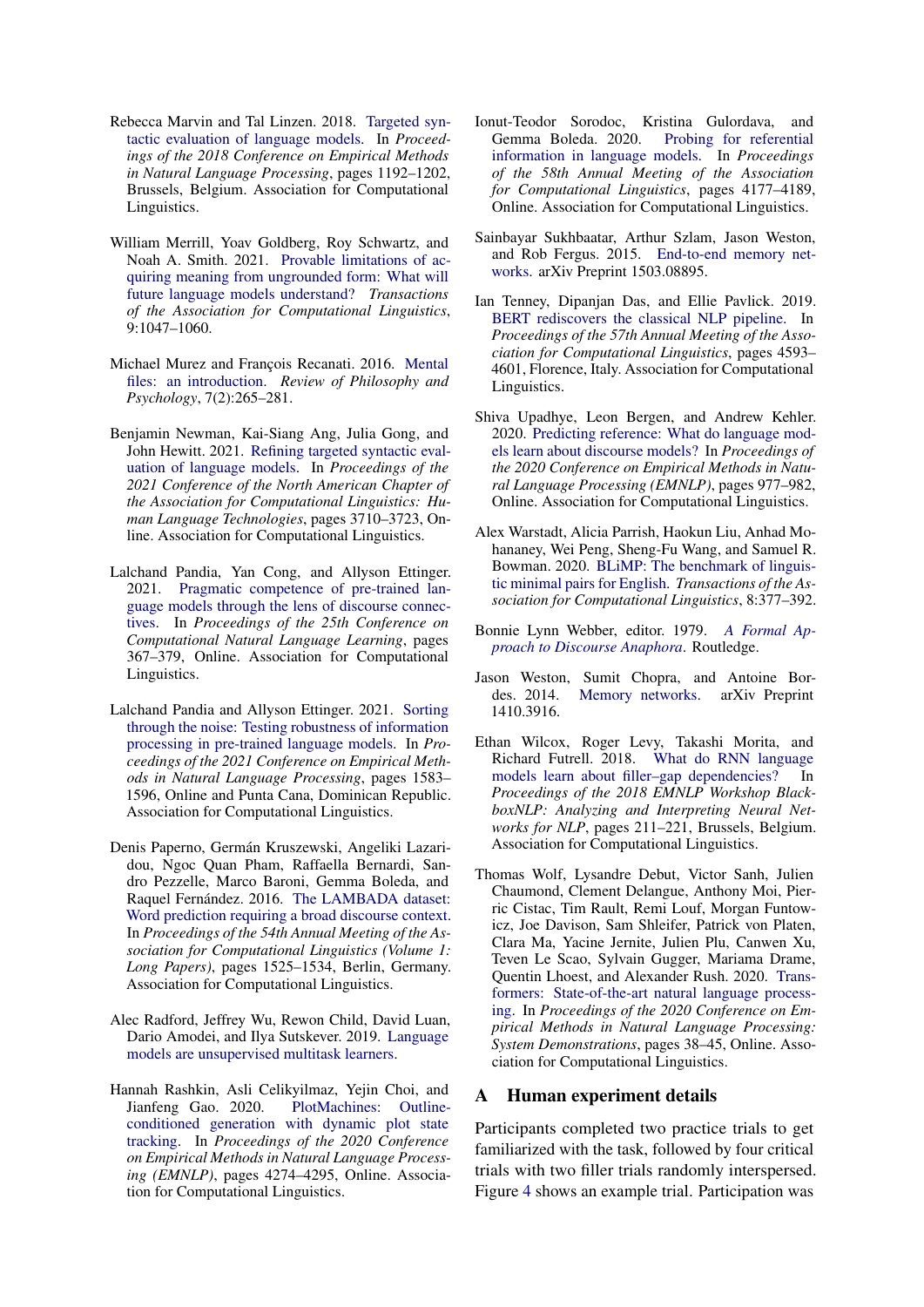limited to people living in the US whose native language is English.

# B Model experiment details

For the experiments with GPT-2, we used the LM-Scorer library<sup>[8](#page-12-0)</sup> and ran the experiments on a node with a 3.7Ghz CPU and 32GB of RAM. In total, all evaluations required approximately 8h of CPU time. For the experiments with GPT-3, we used the offical OpenAI API.<sup>[9](#page-12-1)</sup> For all experiments, we compared raw, untransformed probabilities, i.e., the temperature parameter was set to 0.

<span id="page-12-0"></span><sup>8</sup>[https://github.com/simonepri/](https://github.com/simonepri/lm-scorer/) [lm-scorer/](https://github.com/simonepri/lm-scorer/)

<span id="page-12-1"></span><sup>9</sup><https://beta.openai.com>